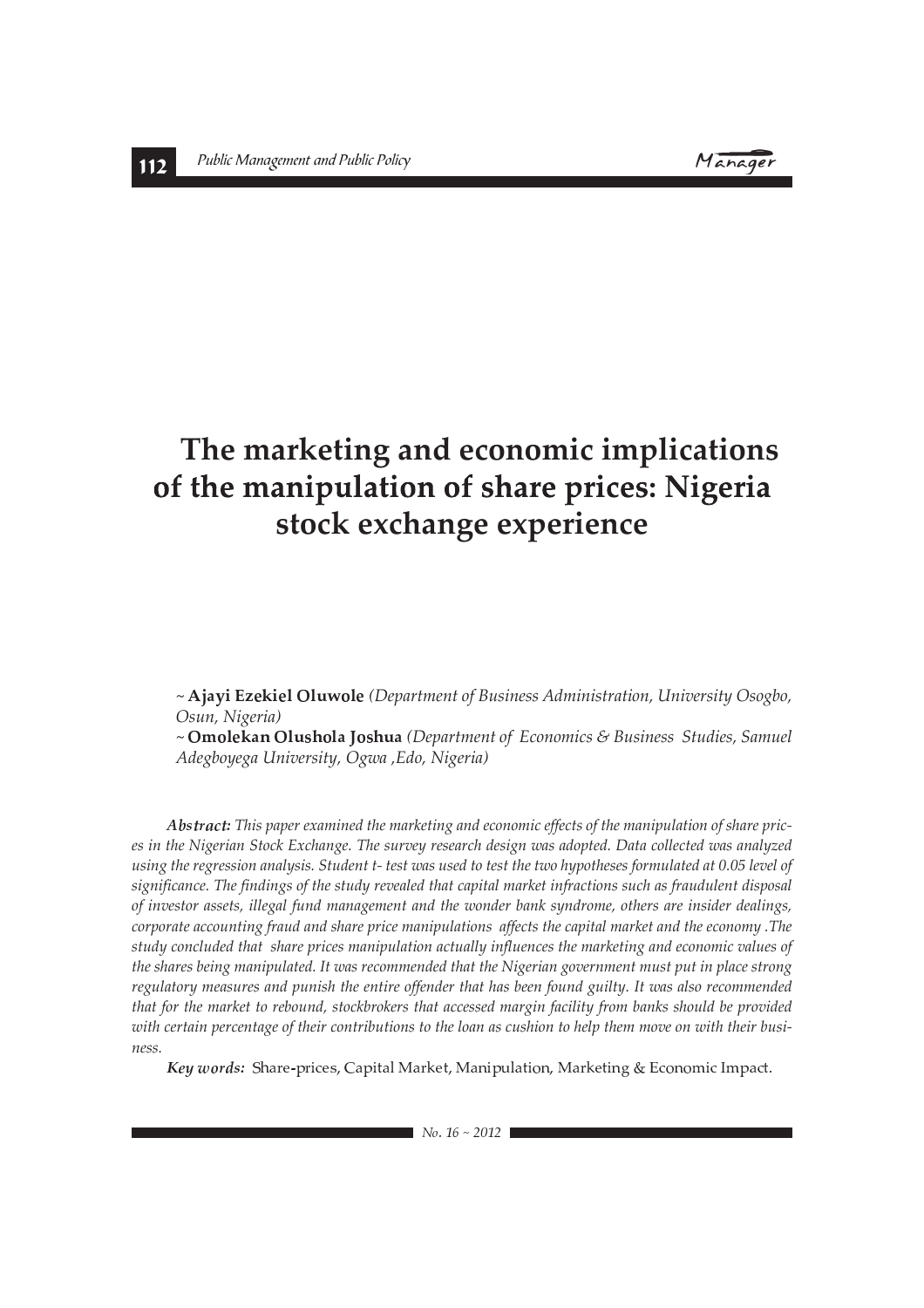### Introduction

Nigeria has no formal and active capital market in the 1950s, almost all formal saving and deposits went through the banking system while the then colonial masters invested major capital balances for the country on the London stock exchange. However, following the establishment of the Central Bank of Nigeria (CBN) in 1959, it was logical to have a stock exchange, and this led to its establishment in 1960, and which commenced operations in 1961. Thus, the foundation was laid for the operation of the Nigerian capital market.(Aliele & Anono 1986).

The Nigerian stock market support business and the federal government through the CBN, but owned by about 300 members. The membership includes financial institutions, stockbrokers and individual Nigerian of high integrity who have contributed to the development of the stock market and the Nigerian economy.

The exchange is self-regulatory organization (SRO), making and enforcing rules for its members; the exchange has two tiers, first tier securities and second tiers securities. The Nigerian capital market, like elsewhere, is a regulated market. Apart from the regulatory actions of the exchange as an SRO, government oversight on the capital market in Nigerian is achieved through the operations of the Securities and Exchange Commission (SEC) as it maintains surveillance over the securities market to ensure orderly, fair and equitable dealing in securities and protecting the integrity of the securities market against abuses arising from the insider trading. Alite  $(1984)$ 

However there have been reports of financial misappropriation leading to the bankruptcy of the exchange and management crisis as a result of allegation of insider trading and manipulations in prices of shares. The interest of this paper is therefore to assess the impact this crises has on the Nigerian capital market.

According to Oteh (2010) Share price manipulation is not a new trend in Nigerian capital market. Almost every company does it, especially when they are about to float a public offer. In most cases, the companies create artificial demand for the stock and move prices up to a pre-determined point before applying for the public offer. In Nigerian stock exchange (NSE), both buyer and sellers are almost the same people, as a result this give the market a manipulative opportunity. This led to a situation where within five years (2004-2008) market capitalization rose from N1.96 trillion to N15 trillion and collapsed to about N6 trillion in 2008 as a result of the well known deficiency. The corruption that permeated the system at that period were pricefixing, over-valuation of shares and other capital market infractions during most of the Initial and Public Offers (IPOs).

The universal banking, which brought the banks into stock broking business, did not help matters either. The banks saw the loopholes in the universal banking market and went ahead with market infractions, there by destroying themselves and the market. Therefore the melt down that led to the market crash strongly suggests that there are serious reasons to believe that structural defects in the regulatory and perhaps, corruption of institutions and officials charged with overseeing the capital markets may have contributed significantly to the implosion of the Nigeria Stock market. (CBN 2009)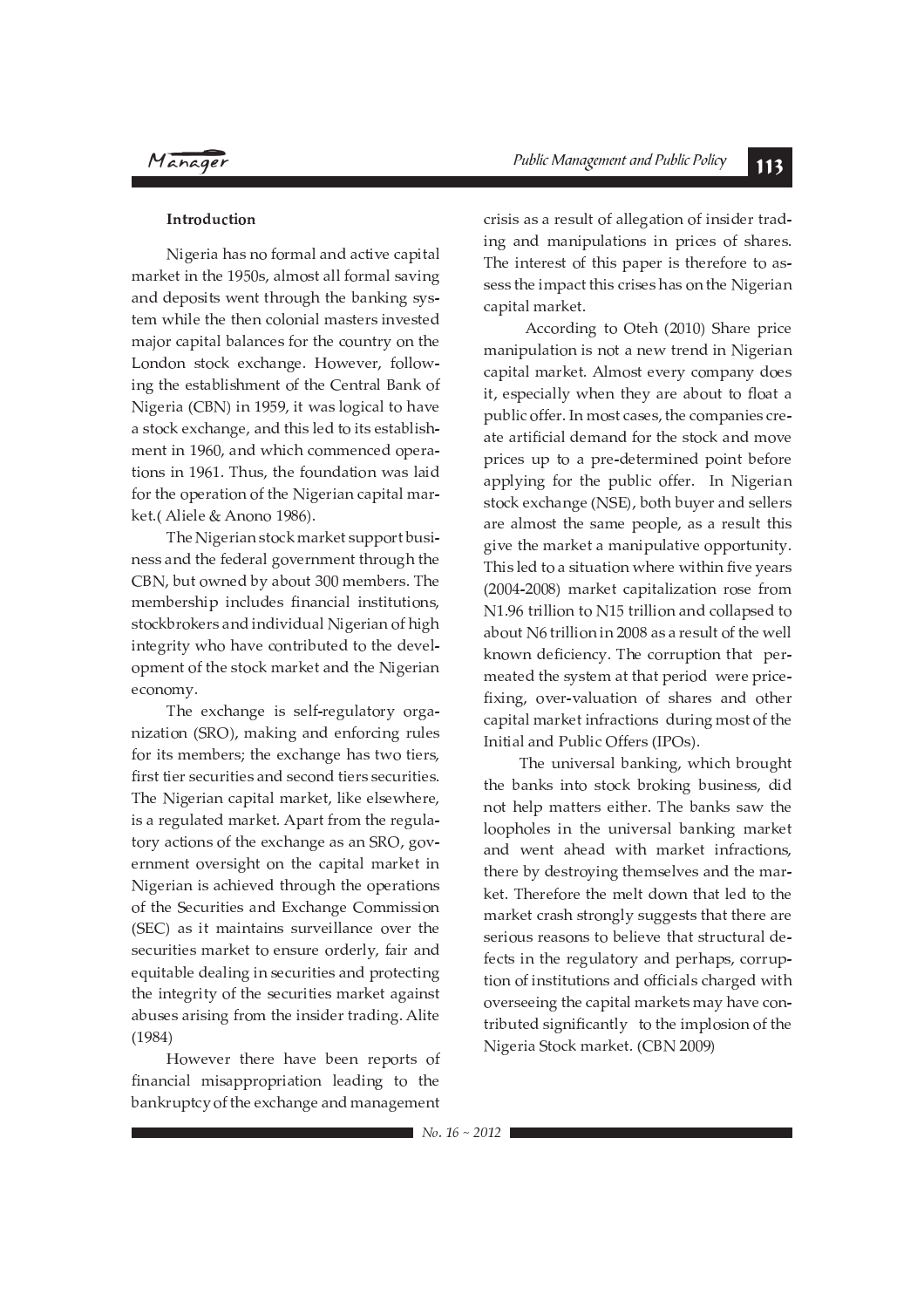### Literature review

### The concept of a stock exchange

There are many views of what a stock exchange is, to Ogubunka (2001), a stock exchange is defined as "citadel of capital, the temple of values. It is the axe of which the whole financial Structure of capitalist system turns. Literally a stock exchange can be described as a place where securities (Bonds, stock and shares) of varying types are traded openly, and where one can purchase or sell any of such securities relatively easily.

According to Alies and Anono (1986) securities are documentary evidences of ownership entitlement to claim upon the assets of the issuing organization, which may be a business firm of the issuing organization or governments. This documentary evidence usually has no fixed or absolute value but is traded on the stock exchange at value which is subjectively determined by those buying or selling them. Oladejo (2003) describes a stock exchange as an organized secondary market since a stock exchange is really strictly a market for exiting rather than new securities.

The stock exchange provides an avenue for the movement of long-term capital funds from those with saving to invest in those areas of industries, commerce and government where funds are lacking for expansion and other developmental purposes. The stock exchange is also an institution which sees to the efficient allocation of available capital funds to the diverse uses in the economy, and through its sensitive pricing mechanism ensure that so much of the total available capital resource are allocated to each firm within industry as that industry deserves to have regards to their relative contribution to total societal wealth or satisfaction vis-à-vis other firms industry. Peter (1994)

Alile and Anono (1986), further stated that the stock exchange can also be a mechanism, that is a barometer which can measure and detect the symptoms of an impending economic boom or decline long before the predicted prosperity or decline actually occurs. The stock exchange has the ability to change the economic condition and it trends which are a reflection of the total psychology or judgments of person using the stock exchange, among which the professional, investors, economist or analyst exerts the greatest influence.

### The nigerian capital market

The Nigeria capital Market, according to Ndi Okereke Onyiuke (2010), is made up of markets and institution, which facilitate the issuance and secondary trading of longterm financial instruments. She argued that the capital market, unlike the money market which functions basically to provide shortterm funds, while the capital market provides to industries and government to meet their long term capital requirements, such as financing of infrastructural investments and other capital intensive project.

The strategic roles of the capital market in the allocation of scare financial resources to cater for economic growth and development of any nations is well documented. Oladejo,(2003) enumerates the gains of the Nigerian capital market as follows:

• Helps the economy to increase capital formation:

• Provides funds to government and companies at more attractive terms;

• Provides best sources of funding for small and medium enterprises growth;

• Subject firms to market discipline thus enhancing chances of success;

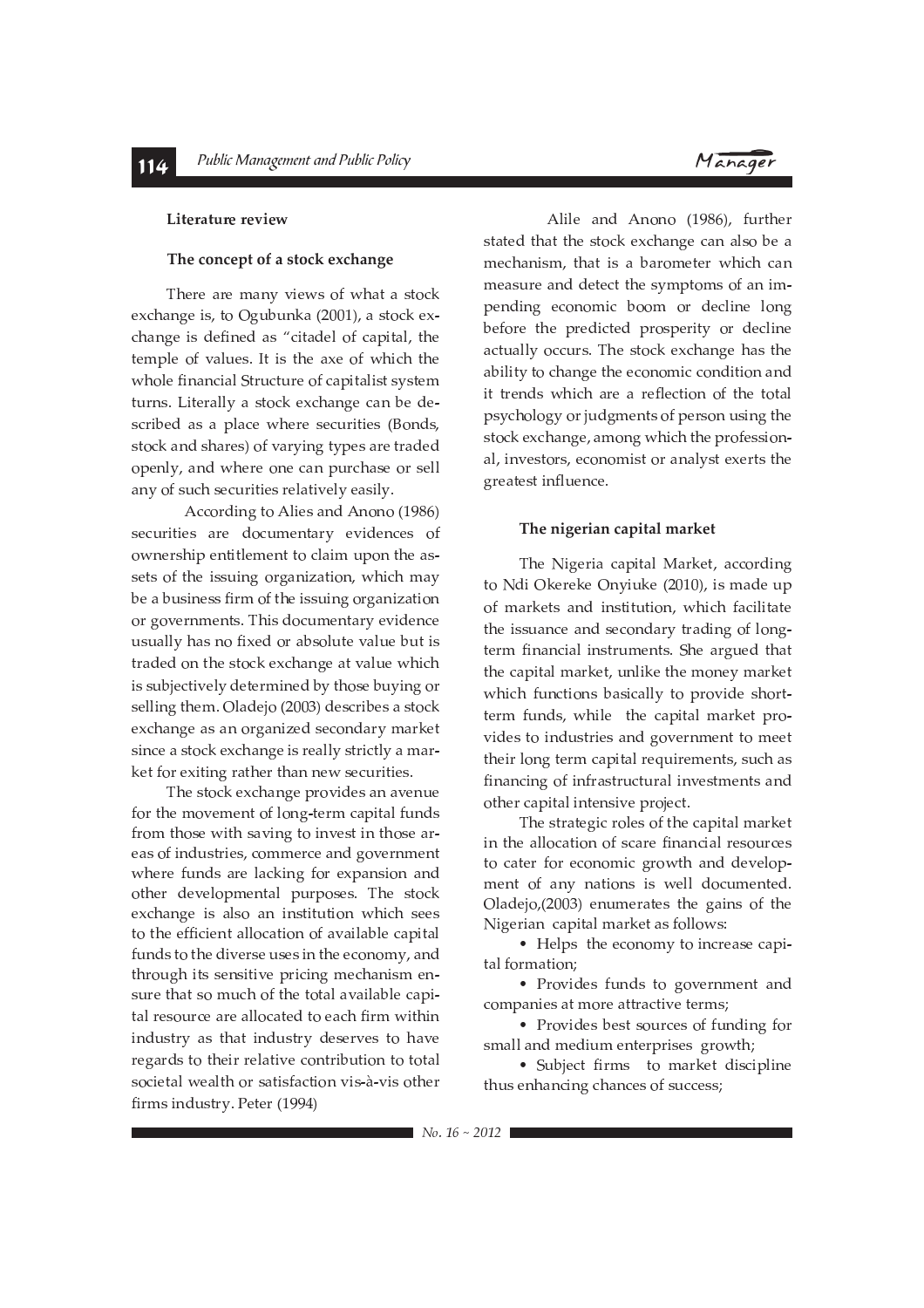### Manager

• Provides the necessary elements to manage financial risk and

• Ensures continuity of the enterprises long after the founders.

The Nigerian stock exchange is therefore a self- regulatory organization (SRO). It regulates its members (brokerage firms). It also regulates it listed companies to ensure compliance with listing rules. Directors of companies stand in a fiduciary relationship with their companies and are expected to run their companies with utmost faith, competence and integrity. Audit committees of publicly quoted companies are also vital organs of integrity in corporate governance. External auditors also play a pivotal role in ensuring the integrity of information emanating from companies quoted on the exchange, as they are statutorily required to attest to the financial statements published by such companies. Others important elements include issuing houses, reporting accountants, lawyers and investment analysts.

However, the crisis of integrity dominated the operations Nigerian capital market scene for reasons that include:

i. Absence of strong well funded regulators;

ii. A socio-economic that extols wealth no matter how it was made:

iii. An investor group that is largely illiterate and highly fragmented;

iv. Suffocating competition that encourage unorthodox practices as firms try on stay afloat and ahead of competition;

v. Weak legal framework;

vi. Weak internal control environment as a result of employment policies that place less emphasis on merit and integrity;

vii. A company class that is greedy and self serving;

viii Weak audit committees as a result of membership that is largely financially illiterate and ill-motivated because of absence of remuneration for services rendered:

ix. Weak external audit function partially as a result of few bad eggs in the profession and partly as a result of fetters placed on independence of the auditors in actual practice.

### Causes of manipulation of share prices in Nigeria capital market

The act of artificially inflating or deflating the price of a security in stock market is known as manipulation, other capital market infractions that constitute manipulation include fraudulent disposal of investor assets, illegal fund management and the wonder bank syndrome, others are insider dealings, corporate accounting fraud etc. In the wake of recent disclosures of unwholesome dealings by some quoted companies on the Nigerian stock exchange the following factor were some the reasons that led to the problems.

### Bank short-term orientation imposed on long-term capital market

At a time, banks were financing about 65% of the Nigerian capital market through margin facilities granted to investors and stock broking firms. Many banks abandoned or sidelined their core operation of providing credit to the real sector in favour of playing the capital market for short-terms speculative activities. It was estimated that the total exposure of banks to the capital market in terms of trapped funds was in excess of N1 trillion. Thus, the capital market place became overheated with so much speculative activities of banks.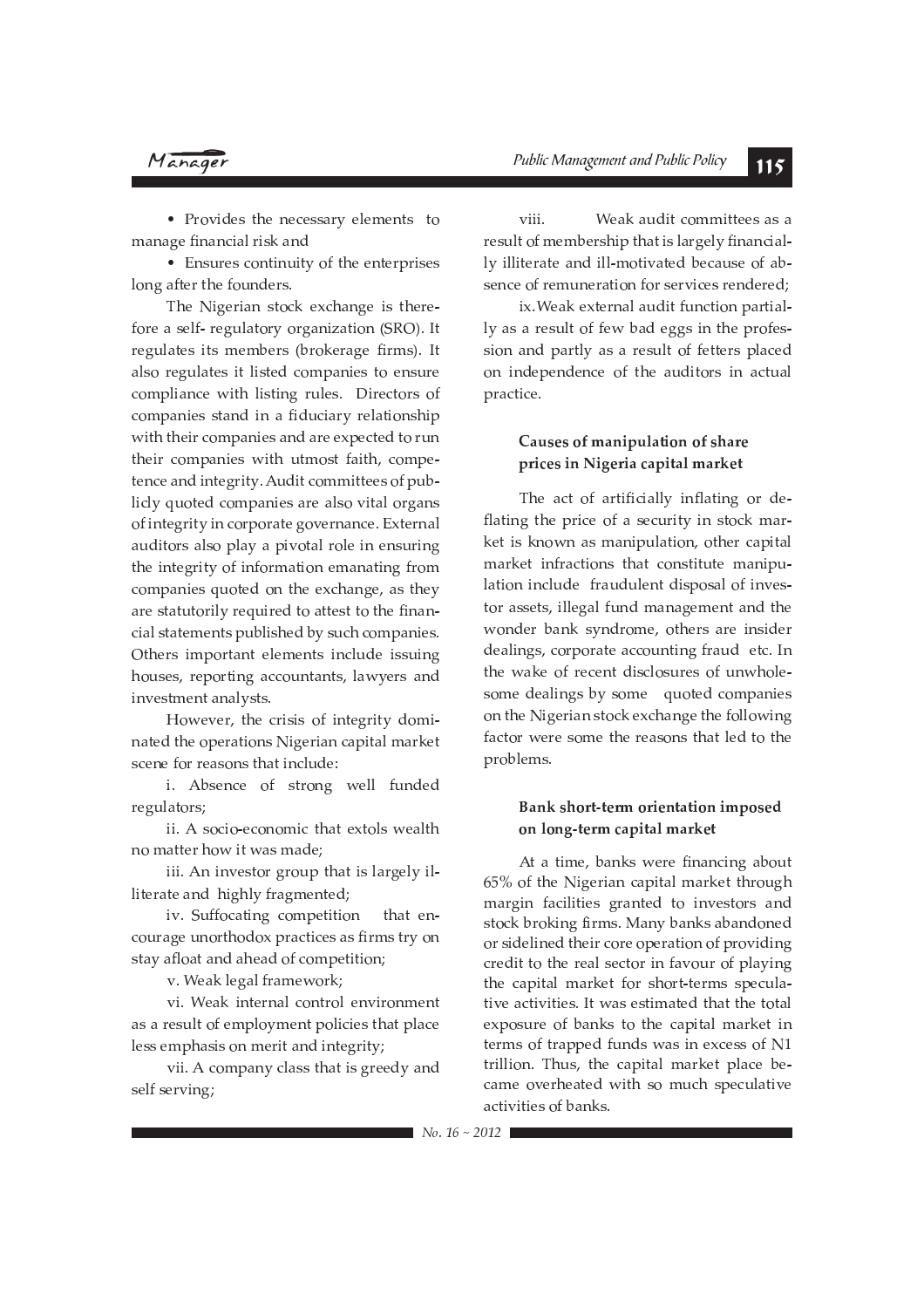

### Cbn banks capitalization policy

Following the forced capitalization of banks to a minimum of N25 billon in 2005 almost all banks utilized and accessed the capital market to raise funds. Within two years plus, many of the banks besieged the capital market more than once, falling over one another in raising funds through mega offers and at the same time some of the banks were involved different capital market infractions Sanusi (2009). The banks competed to the extent that every available liquidity was sucked from the Nigerian financial system. A total of N2.2 trillion was raised through various manipulative public offers dominated by the banks in 2008.

### Avalanche of private placement offer

A number of private companies did private placement of their shares at lower prices while they sought or intended to seek quotation for their shares at higher values on the Nigerian Stock Exchange, thus making such private placement very attractive. This lured investors to dispose their shares in the secondary market, purchases the private placement and equally got the same rid of immediately after their listing on the Stock Exchange at higher prices (Udeme & Onuba2009). The Nigerian capital market thus became a battleground as private companies were falling on each other through avalanche of offers, the regulating bodies were impotent as the Investment and Securities Act, and 2007 does not place private companies under their control. Thus so much liquidity was sucked from the Nigerian capital market in favour of private placement of private companies, many of which remain unquoted till date.

### Structural deficiencies of the nigerian stock market

There appear to be some inadequacies in the Nigerian capital market, especially the absence of market makers. The Nigerian securities and Exchange Commission (SEC) experience avoidable administration bottlenecks. As a result there are no functional market makers that can provide exit windows for investors whom wish to check out.

### Pull-out of various foreign investors

This was also one of the major factors believed to have contributed to the continuous fall of the Nigerian stock market. Many foreign investors that already had troubles in their home economics have pulled out of the Nigerian stock market leading to dumping of shares beyond the ability of domestic investors to contain. Supply of equities has in consequence overwhelmed demand, leading to price fall and other insider's abuse.

### Economics effects of manipulating share prices

Wealth Effect: The first impact is that people with shares experience a fall in their wealth. Again if the fall is significant, it will affect their financial outlook and if investors' are loosing money on shares they will be more hesitant to spend money; this can contribute to a fall in consumer spending. However the effect should not be given too much importance. Often people who buy shares are prepared to lose money; their spending patterns are usually independent of share prices, especially for short term losses.

Effect on Pensions: Anybody with a private pension or investment trust will be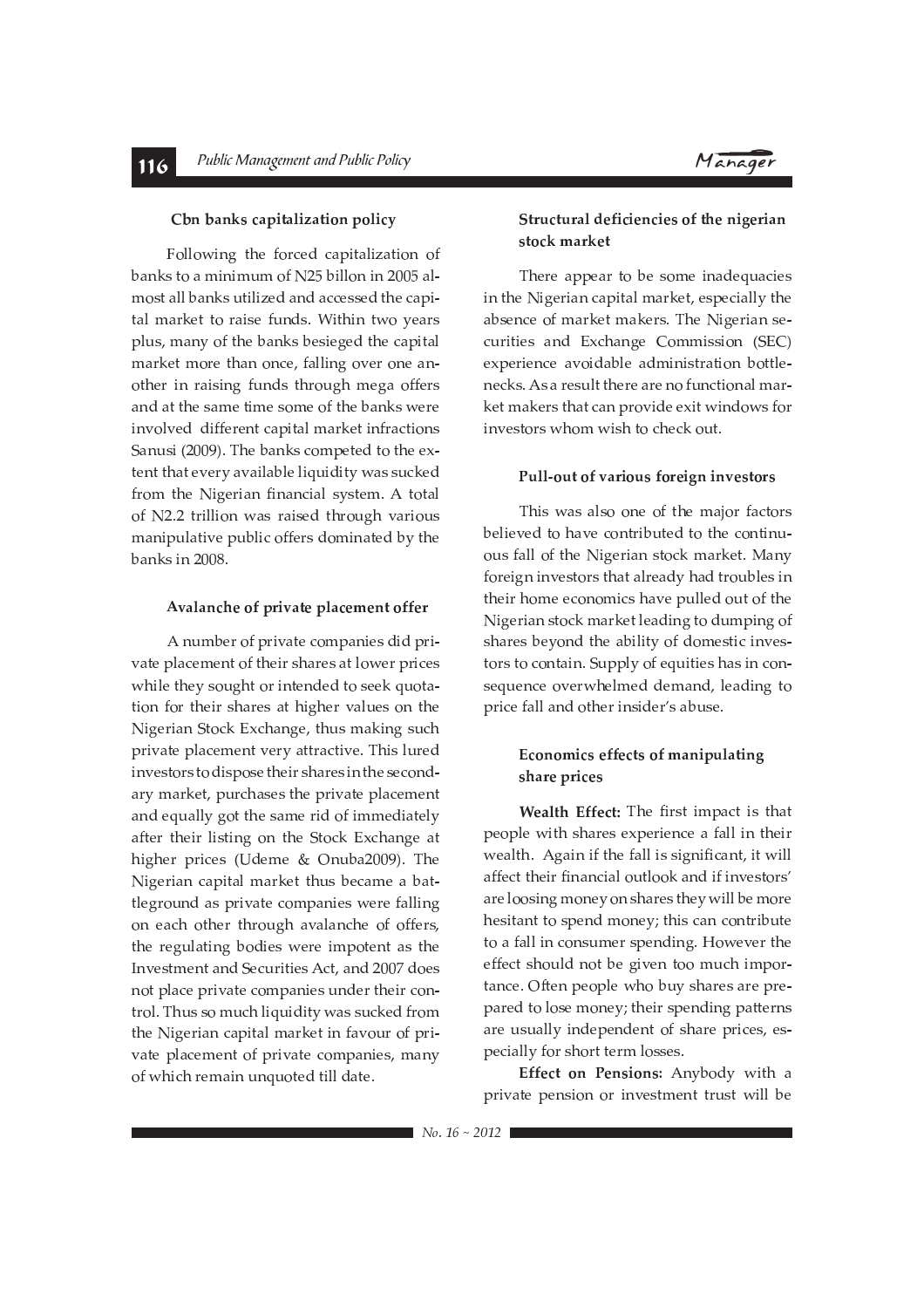## Manager

affected by the stock market, at least indirectly. Pension funds invest a significant part of their funds on the stock market. Therefore, if there is a serious fall in share prices, it reduces the value of pension funds. This means that future pension payouts will be lower. If share price fall for a long time, then it will definitely affect pension funds and future payouts.

Confidence: Often share price movements are reflections of what is happening in the economy, recent falls are based on fears of a United States recession and global slowdown. However, the stock market its can affect consumer confidence. Bad headlines of falling share prices are another factor which discourages people from spending.

Investment: Falling share prices can hamper firm's ability to raise finance on the stock market. Firms who are expanding and wish to borrow often do so by issuing more shares because it provides a low cost way of borrowing more money, however with falling shares prices it becomes much more difficult.

### Methodology

This research work relies on primary data, the research instrument elicited information on perception of investors on implications of shares manipulation. The instruments were administered to 200 randomly selected investors and stake-holder in Ibadan and Lagos metropolis out of which 150 respondents returned their instruments Data analysis were both descriptive and inferential. The research technique adopted in this research work involved regression analysis, also t-test, and ANOVA (Analysis of Variance) were used to establish the relationship and variability of the variables.

### **Testing of hypotheses**

In this section the paper shall be concerned with the testing of the two hypotheses and these hypotheses formulated were tested using regression analysis and analysis of variance and the result are as shown below:

### **Hypothesis 1**

H0 - There is no significant relationship between share price manipulation and marketability of the shares.

H1 - There is significant relationship between share price manipulation and marketability of the shares

> A. Share price manipulation (SPM) as the independent variable

> B. Marketability of Manipulated share as the dependent variable

### **Regression result**

The Model Summary and Coefficients data of the hypothesis tested were presented below

Table 1: Model Summary<sup>b</sup>

| l Model |               | R Square | Adjusted<br>Square | $R$ Std. Error of Durbin-<br>the Estimate | Watson |
|---------|---------------|----------|--------------------|-------------------------------------------|--------|
|         | ״ר ∩<br>ے ے ، | .049     | .268               | .507                                      | .264   |

a. Predictors: (Constant), Share price manipulations

b. Dependent Variable: Marketability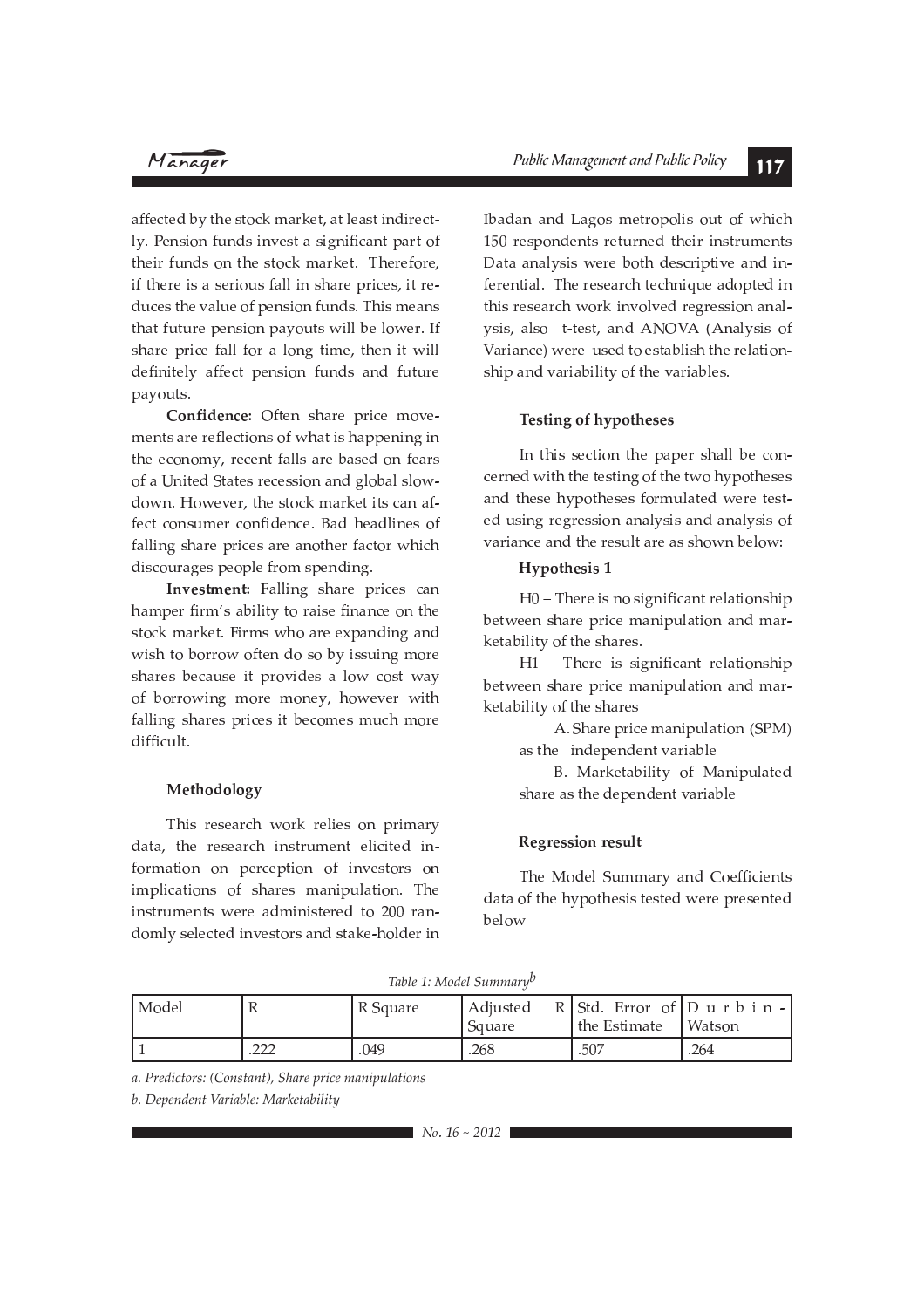#### Public Management and Public Policy 118



From the simple linear regression table, the regression value is 0.222, the coefficient of determination (R2) is 0.049 which is the same as 4.9%, the adjusted coefficient of determination is 0.268, the standard error of the estimate is .507, while the Durbin Watson value is .264. Given the coefficient of determination

means that the marketability of shares and share price manipulations accounts for 4.9% while the remaining 95.1% are due to other factors or variables. The result above revealed that there is significant relationship between share price manipulation and it marketability

| Table 2: Coefficients <sup>a</sup> |
|------------------------------------|
|------------------------------------|

| Model                                        | Unstandardized Coefficients |                       | Standardized<br>Coefficients |              |              |
|----------------------------------------------|-----------------------------|-----------------------|------------------------------|--------------|--------------|
|                                              | В.                          | Std. Error            | Beta                         |              | Sig.         |
| 1 (Constant)<br>Share price<br>Manipulations | 7425<br>2237.5              | 61077.865<br>5670.937 | .222                         | .122<br>.395 | .911<br>.720 |

a.Dependent variable: Marketability

Test of hypothesis at 5% level of significant.

The result revealed that the calculated t- statistic for the parameter estimate is  $(t = .395)$ , P< 0.05 is greater than tabulated t statistic (.156) at 0.05 level of significance. Therefore the Null hypothesis is rejected and Alternative hypothesis stating that there is significant relationship between share price manipulation and marketability of the shares. This means that when the price of a share is manipulated downwards, it results to poor market for those shares and vice-versa.

### **Hypothesis 2**

H0- The crisis in the Nigerian stock Exchange has not affected the Nigeria economy

H1- The crisis in the Nigeria stock exchange has affected the Nigeria economy.

> A. The crises in the Nigeria Stock Exchange as independent and

> B. The Nigerian Economy as dependent variable.

### **Regression result**

The Model Summary, and Coefficients data of the hypothesis tested were presented below

Table 3: Model Summary<sup>b</sup>

| ' Model |       | R Square | Adjusted<br>Square | $R$ Std. Error of Durbin<br>the Estimate   Watson |      |
|---------|-------|----------|--------------------|---------------------------------------------------|------|
|         | .669a | .447     | .263               | מרי<br>.                                          | .250 |

a. Predictors: (Constant)

b. Dependent Variable: Nigerian Economy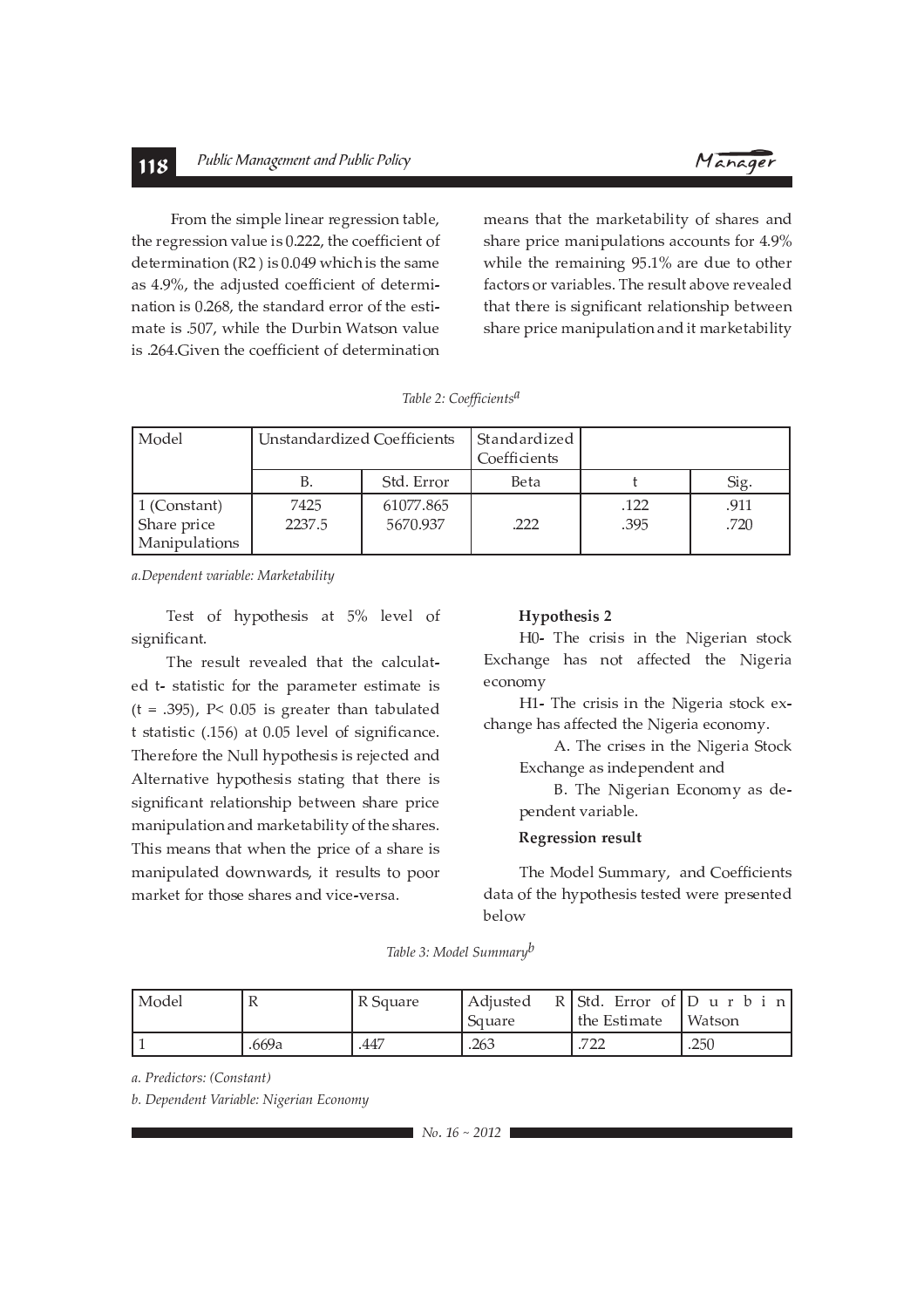From the simple linear regression table, the regression value is 0.669, the coefficients of determination (R2) is 0.447 which is the same as 44.7%, the adjusted coefficients of determination is 0.263, the standard error of the estimate is .722, while the Durbin Watson Value is .250 .Given that the coefficients of determination, it means that the crisis in the Nigerian Stock exchange accounts for 44.7% in the economy of Nigerian while the remaining 55.3% are due to other factors or variables.

| Model                                                | Unstandardized Coefficients |              | Standardized<br>Coefficients |                |              |
|------------------------------------------------------|-----------------------------|--------------|------------------------------|----------------|--------------|
|                                                      | Β.                          | Std. Error   | Beta                         |                | Sig.         |
| $\vert$ 1 (Constant)<br>Share price<br>Manipulations | 1.386<br>.890               | .917<br>.577 | .669                         | 2.111<br>4.557 | .000<br>.000 |

Table 4: Coefficients<sup>a</sup>

a. Dependent variable: Nigerian Economy

Test of hypothesis at 5% level of significant

The result revealed that the calculated t- statistics for the parameter estimates is (t =4.557),  $P < 0.05$  is greater than tabulated t statistics (2.425) at 0.05 level of significance Therefore, the alternative hypothesis stating that the crisis in the exchange has affected the Nigerian economy is accepted while the null hypothesis stating that the crisis in the exchange has not affected the Nigerian economy in any way is rejected.

### Discussion of finding and conclusion

The paper established that capital market infractions such as fraudulent disposal of investor assets, illegal fund management and the wonder bank syndrome, insider dealings, corporate accounting fraud and share price manipulations affects the capital market and the economy this is because the investors will be deceived into investing their hard earned money into the organizations whose share prices are not what it has claimed to be.

The share price manipulations which expose the capital market and the Nigerian economy to serious negative consequences was majorly as a result of massive insider abuses in some Nigerian banks and this included the concealment of insider loans and unbridled use of investors funds to acquire the banks' own shares in the capital market which was part of the reasons the stock market kept on enjoying boom and eventually went down. Pulling out of various foreign investors from the capital market equally has it own effects. Financial System Stability (FSS) of CBN, also revealed that regulatory lapses in the banking sector by CBN in the period leading up to stock market crash and the overheating the capital market by some of the Nigerian commercial banks for their minimum 25 billion naira capitalization and avalanche of private placement offers by private companies at lower prices and at the same time seeking quotation of their shares at higher values. Also attributed to the capital market crash were various infractions by banks using short term orientation imposed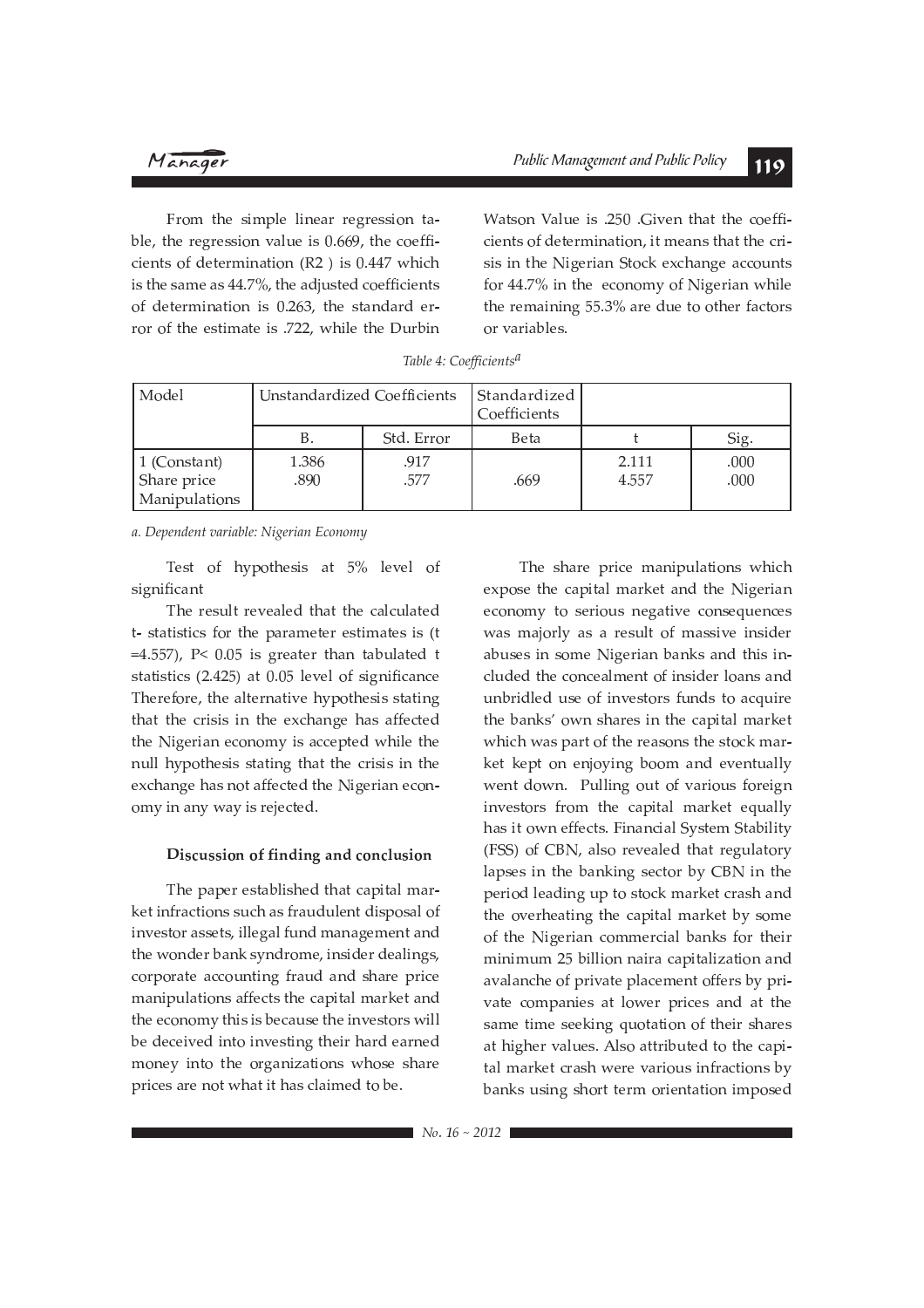on long term capital market at the expenses of real banking for selfish financial gain and lastly the structural deficiencies of the Nigerian stock exchange market and security exchange commission couple with poor regulatory policy.

### Recommendations

There should be new era of strict regulatory approach at the capital market, and that the operators should be made to be on their toes at all times to ensure strict compliance of all the rules in the market. All those implicated in the large scale manipulation of share prices and infractions should be prosecuted and if found guilty, should go to jail and specifically all the chief executives of the banks and stock broking firms used to perpetrate the financial crimes to serve as deterrent in the future. Government should stop encouraging those that killed the market with national awards because that on its own does not encourage share holders and other prospective investors to continue to patronize the secondary market.

However, Investors who lost their hard-earned wealth during the market crash should be compensated by government and its regulatory agencies to serve as



an encouragement to investors to return to the market, and for the market to rebound, stockbrokers that accessed margin facility from banks should be provided with certain percentage of their contributions to the loan as cushion to help them move on with their business. Also there should be new era of strict regulatory approach at the capital market, and that the operators should be made to be on their toes at all times to ensure strict compliance of all the rules in the market. Market reforms centered on structural reorganization of the Nigerian Stock Exchange (NSE), extension of trading period and introduction of new rules for stockbrokers are also measures to lift the market and reposition the exchange.

There is also the need for the regulators to brainstorm with the government on how to improve on electricity supply to quoted companies, because such would impact directly on company earnings and dividend yield. In conclusion the Securities and Exchange Commission (SEC) should enter into a strategic partnership agreement with the Nigerian police to address issues of criminal nature in the capital market to ensure investors protection, enhance efficiency and support private sector participation of investors in the capital market.

### **REFERENCES:**

- 2. Agbana, G. (2009): " Footpath to capital market competitiveness that engages stakeholders". The Guardian, Sept 19, 2009. Pg 14.
- 3. Aliele and Anono(1986): The Nigeria stock exchange market in operation. Jen Meviho and Associate Ltd.
- 4. Alite H.I (1984): The Nigerian Stock Exchange Historical Operations and Contribution to Economic  $Depel$ opment ; Bullion of the Central Banks Of Nigeria.

<sup>1.</sup> ADB<sub>1</sub>(2009) "The Impact of the Global Financial and Financial Crises on Africa" Retrieved on 10th  $Fehri1$ ary 2011 from http://www.themoscowtimes .com/stories.